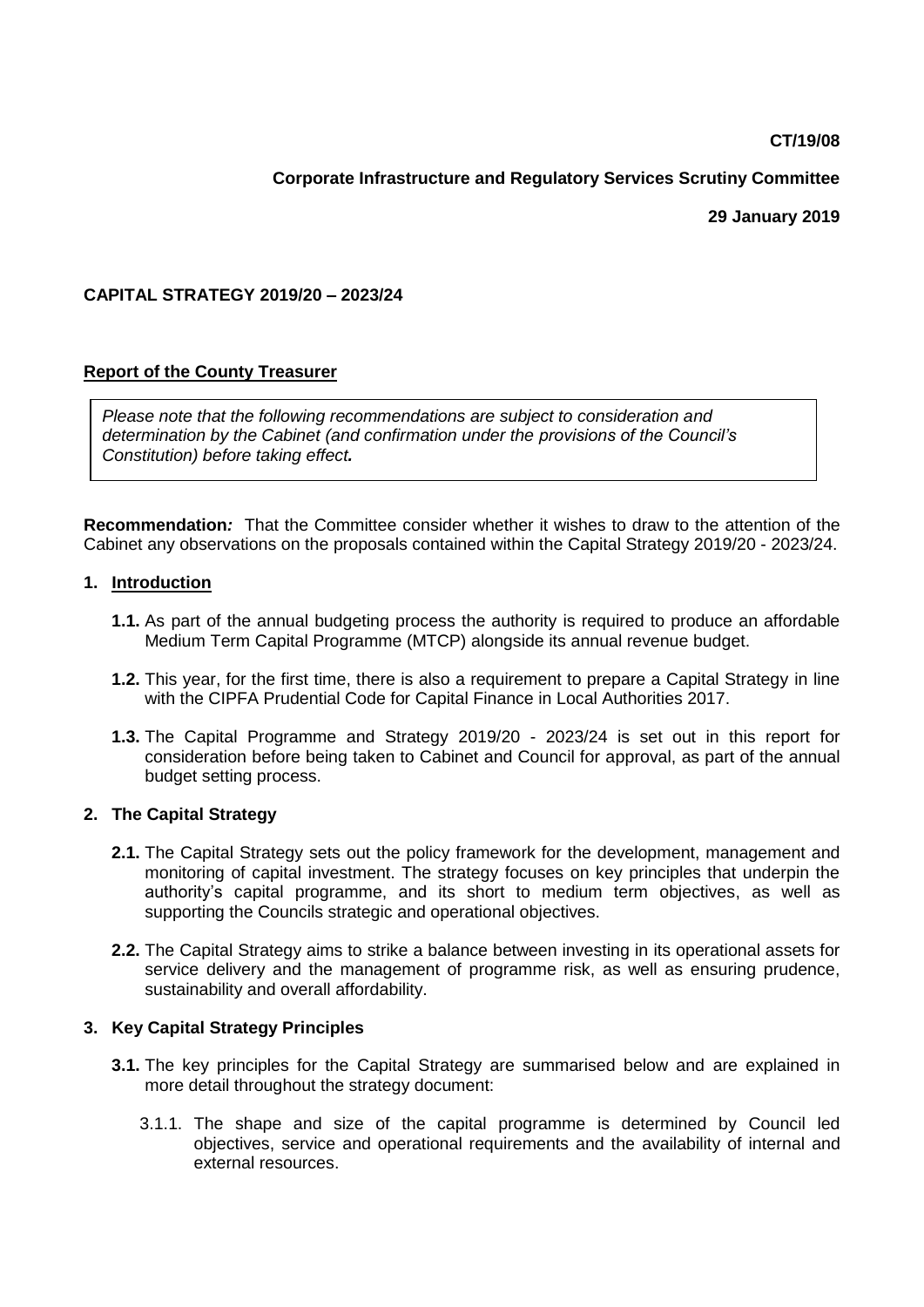- 3.1.2. The Capital Programme will be prepared alongside the Medium Term Financial Strategy (MTFS) to ensure that services have sufficient resources to carry out their priorities and that the impact on revenue resources is sustainable.
- 3.1.3. Capital investment decisions will be made according to service need, legal and statutory obligations and in consideration of the authoritys financial position and will align with other supporting strategies such as the Investment, Borrowing and Treasury Management Strategies.
- 3.1.4. The authority will seek to finance the capital programme with external funding wherever possible and prioritise invest to save capital projects, for example projects which generate a cash saving to the authority or generate a return.
- 3.1.5. The authority will utilise capital receipts and internal borrowing (borrowing from internal cash resources) as a secondary funding source to contain its level of external debt.
- 3.1.6. The Council has a policy of not undertaking any external borrowing. This policy is regularly reviewed to ensure it is still fit for purpose and can continue to meet the capital financing requirements of the authoritys services.

#### **4. Capital Programme - Governance**

- **4.1.** The Capital Programme sets out the planned capital investment of the authority and is approved by Cabinet and Council annually.
- **4.2.** Before items are included in the Capital Programme a detailed business case must be submitted to the Capital Programme Group (CPG). These are assessed to ensure alignment with strategic objectives set by the Council, deliverability within existing resources, risk and value for money.
- **4.3.** The CPG does not have decision making powers. It makes recommendations to the Cabinet Member for Resources Management, Cabinet Member for Policy, Corporate and Asset Management and the County Treasurer for inclusion in relevant Council and Committee reports.
- **4.4.** Any subsequent additions or changes to the capital programme will be approved in accordance with the Constitution (Part 5c Financial Regulations) throughout the year. The Financial Regulations set out in section B12.5 state that the amount of capital expenditure to be financed by external borrowing must be approved by Council.
- **4.5.** Throughout the course of the financial year, the Members Asset Group (MAG) meet to review the forecast capital receipts and disposal strategy for the Council, and to ensure alignment with the Council's Asset Management Strategy. The meeting is represented by the Leader of the Council and the Chief Executive.
- **4.6.** The County Treasurer has responsibility for the proper administration of the Council's financial affairs. This includes monitoring actual capital spend against budget which is undertaken on a bi-monthly basis with any risks to delivery or financing reported to Cabinet.
- **4.7.** The Cabinet is responsible for approving the annual Capital Outturn and for agreeing procedures for carrying forward any under or over-spend on capital projects as well as approving the MTCP annually, and monitoring capital expenditure against approved budgets, on a bi-monthly basis.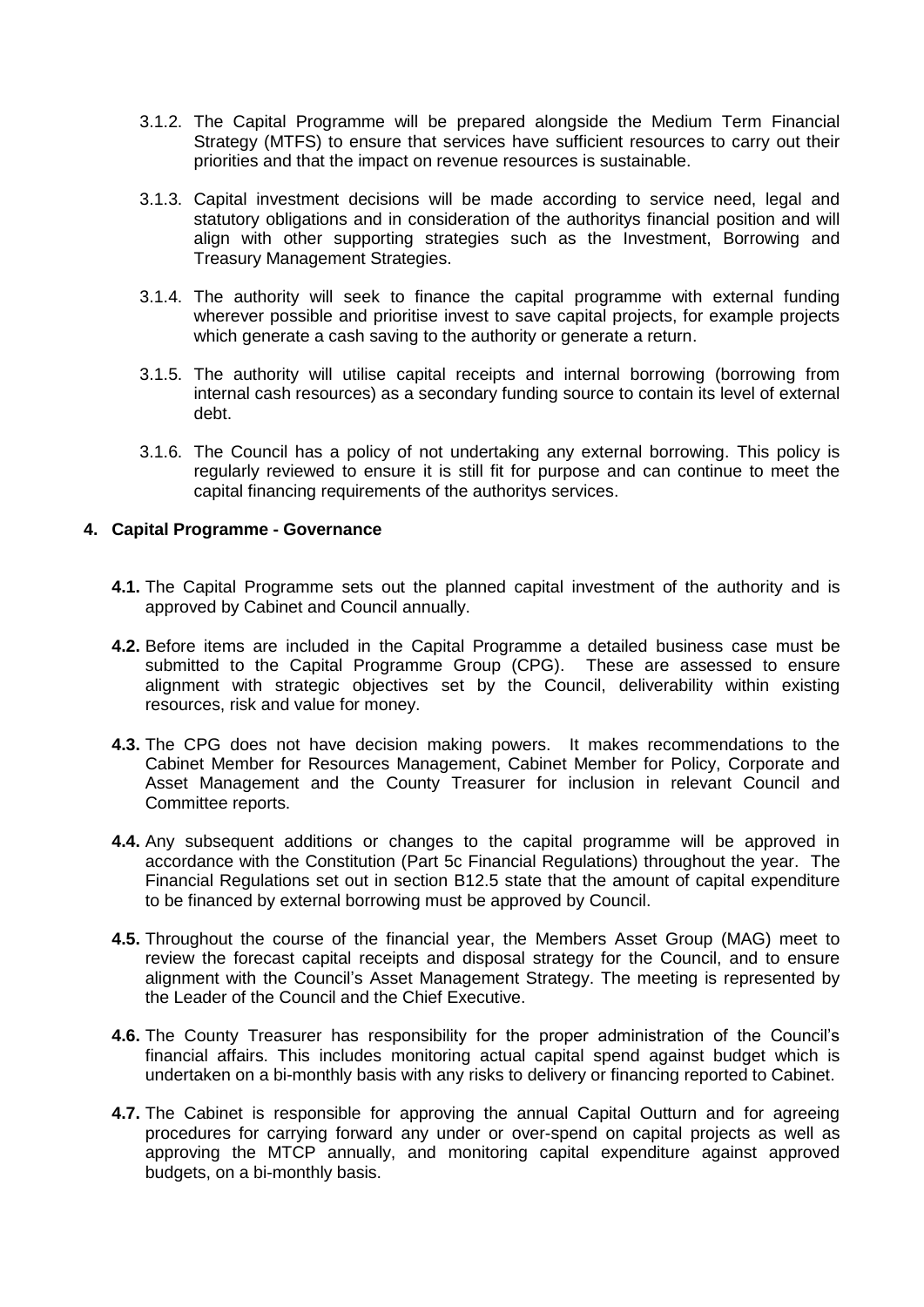### **5. Medium Term Capital Programme (MTCP) 2019/20 (Summary)**

**5.1.** The County will be investing over £481.0 millions in Devon over the next 5 years. The latest forecast of the programme analysed by funding source is shown in Table A. The funding available in forecast years may change as Government policies and grant allocations are published.

### **Table A**

|                                                        | 2019/20 | 2020/21 | 2021/22 | 2022/23 | 2023/24 |
|--------------------------------------------------------|---------|---------|---------|---------|---------|
|                                                        | £'000   | £'000   | £'000   | £'000   | £'000   |
| Adult Care and Health                                  | 10,020  | 8,718   | 8,648   | 8,648   | 1,918   |
| Children's Services                                    | 2,191   | 1,765   | 1,765   | 1,765   | 1,765   |
| Communities, Public Health, Environment and Prosperity | 43,816  | 38,432  | 40,646  | 38,751  | 16,866  |
| Corporate Services                                     | 3,312   | 2,950   | 2,850   | 2,850   | 2,850   |
| Highways, Infrastructure Development and Waste         | 51,561  | 51,324  | 47,734  | 45,132  | 45,132  |
| Total                                                  | 110,899 | 103,189 | 101,642 | 97,145  | 68,531  |
|                                                        | 2019/20 | 2020/21 | 2021/22 | 2022/23 | 2023/24 |
| <b>Funding Source</b>                                  | £'000   | £'000   | £'000   | £'000   | £'000   |
| Borrowing - Internal                                   | 4,884   | 10,201  | 4,926   | 1,979   | 300     |
| Borrowing - VELP                                       | 1,228   | 1,200   | 1,200   | 1,200   | 1,200   |
| Capital Receipts - General                             | 6,128   | 4,317   | 3,208   | 4,020   | 8,372   |
| Capital Receipts - IID                                 | 201     | 169     | 104     | 0       | 0       |
| Direct Revenue Funds - Services                        | 281     | 273     | 273     | 273     | 250     |
| <b>External Funding - Contributions</b>                | 2,973   | 321     | 55      | 50      | 50      |
| External Funding - Grants                              | 87,424  | 83,629  | 90,252  | 88,110  | 57,876  |
| External Funding - S106                                | 7,781   | 3,078   | 1,624   | 1,514   | 483     |
| Total                                                  | 110,899 | 103,189 | 101,642 | 97,145  | 68,531  |

- **5.2.** For 2019/20 and 2020/21 the level of capital grant funding is based upon award letters from the governing bodies. However, in subsequent years prudent estimates have been made with respect to the continuation of the capital grants available, for example Devolved Formula Capital, Basic Need and Local Transport Plan (LTP) grant funding.
- **5.3.** The Council has committed to investing in its operational assets by including annual capital funding for the enhancement of its existing property estate, including County Farms, and the continued upgrade and development of ICT. The Council recognises that by investing in its assets it is ensuring their sustainability for the future, providing future economic benefit whilst also seeking to minimise revenue and repair and maintenance costs.
- **5.4.** The Chancellor of the Exchequer presented the Budget to the House of Commons on the 29th October 2018. The Budget contained additional funding for Local Government in 2018/19 which will have a positive effect on the MTCP in respect of capital investment as well as the availability of cash resources.
- **5.5.** The additional capital funding for 2018/19 is shown in Table B.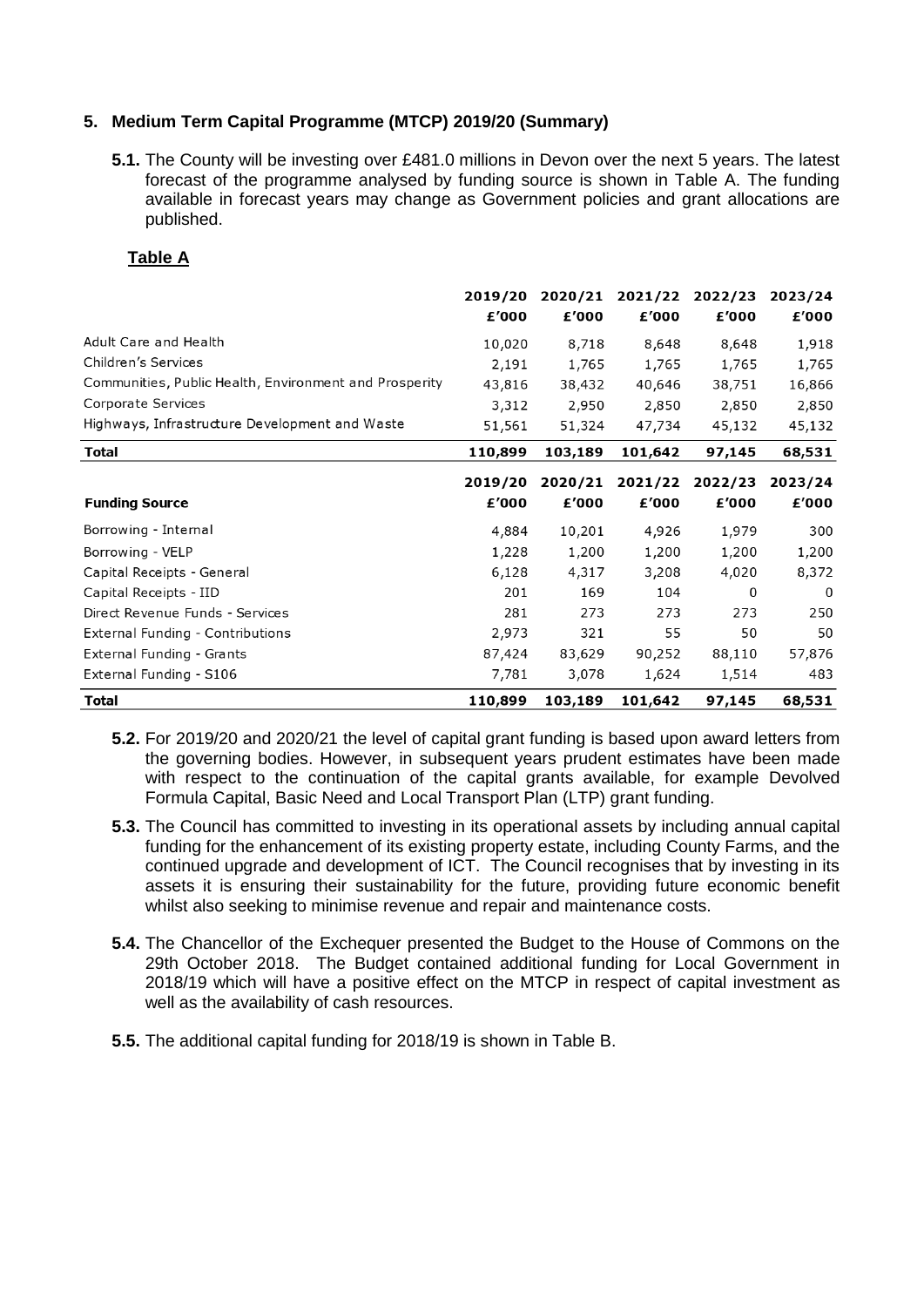## **Table B**

| <b>Funding type</b>                                                                                                                  | <b>National</b><br>figure<br>£000 | Devon's<br>share<br>£000 |
|--------------------------------------------------------------------------------------------------------------------------------------|-----------------------------------|--------------------------|
| Local Highways Maintenance Funding - repair of roads<br>(including potholes), bridges and local highways<br>infrastructure generally | 420,000                           | 18,754                   |
| National Productivity Investment Fund (NPIF) – minor<br>junction and road layout improvements                                        | 150,000                           | TBC*                     |
| Disabled Facilities Grants – to be pooled in the Better<br>Care Fund and allocated to Devon Districts                                | 55,000                            | 791                      |
| School Equipment and Capital Maintenance -<br>(estimated) direct to schools                                                          | 400,000                           | 5,158                    |

\*the NPIF funding is expected to be allocated via a competitive bid process

## **6. Financing and Affordability**

**6.1.** Where external funding is not available the Council will utilise alternative sources of capital financing, as follows:

### **6.2. Internal Borrowing**

- 6.2.1. A prudent level of cash balances is required for the Council to meet its obligations in respect of cashflow. Where cashflow allows, the Council has utilised cash balances and internal borrowing (borrowing from internal cash resources) to fund the capital programme. The affordability of this internal borrowing mechanism will be monitored by the County Treasurer.
- 6.2.2. If the Council borrows internally or externally it is required to make a provision for the repayment of that debt. This is a statutory obligation and is referred to as the Minimum Revenue Provision (MRP).
- 6.2.3. This strategy suggests a prudent level of around £2 millions of internal borrowing per annum, where cashflow allows.

### **6.3. External Borrowing**

- 6.3.1. The Council has a policy of not undertaking any new external borrowing, as set out in the Treasury Management Strategy 2019-20, with the authority not undertaking any new external borrowing since January 2008. This policy is reviewed regularly to ensure it is still fit for purpose and can continue to meet the capital financing requirements of the authoritys services.
- 6.3.2. Using capital receipts and internal borrowing as a capital funding source will ensure the authority is able to contain its level of debt and therefore its overall level of borrowing.
- 6.3.3. The shape of the capital programme in the longer term will be dependent upon the continued delivery of capital receipts, the future allocation of capital grants, and the availability of internal cash resources.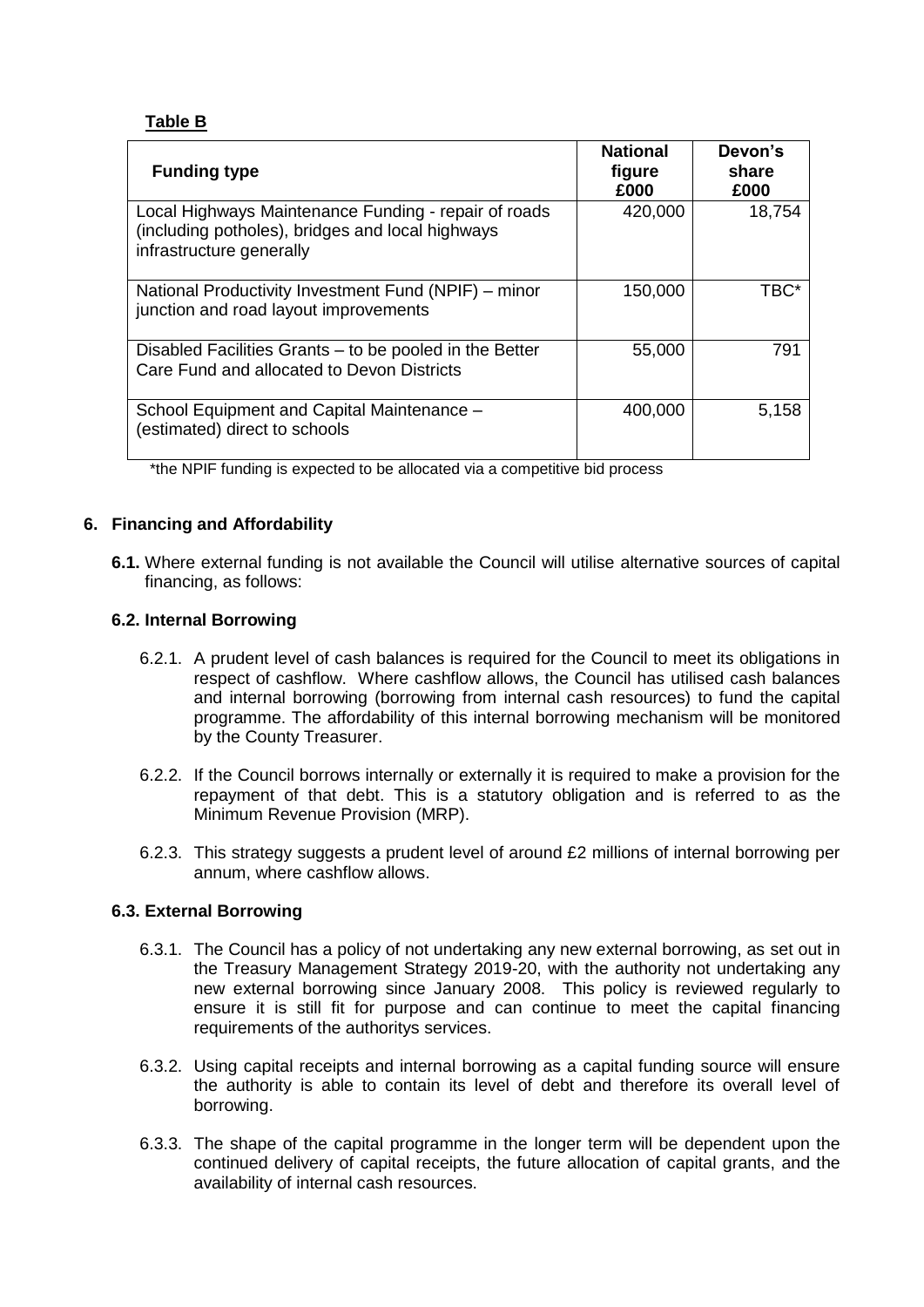6.3.4. The MTFS continues to assume that, over the three-year period, no new long-term external borrowing will be required. This has been assessed as sustainable in the short to medium but will be kept under review.

### **6.4. Capital receipts**

- 6.4.1. The procedures for declaring properties surplus to requirements are set out in the Council's Code of Practice for the Disposal of Surplus Property. The Head of Digital Transformation & Business Support will be responsible for the negotiations of all such sales. The County Treasurer will be consulted on the sale of assets at less than full market value.
- 6.4.2. Capital receipts must be accounted for separately from revenue income and may only be used to finance capital expenditure.
- 6.4.3. Capital receipts are monitored monthly and reviewed by the CPG and by the MAG quarterly. Monitoring is undertaken to that forecast receipts are sufficient to finance the existing capital programme commitments, and to ensure that the existing capital programme does not rely too heavily on this finite source of funding.
- 6.4.4. This strategy recommends the moderate use of capital receipts beyond 2023/24 in the region of £2 millions per annum.
- 6.4.5. Table C shows the anticipated capital receipts shown net of disposal costs. There is a risk that capital receipts may not be realised in line with these original estimates. In which case schemes may need to be rescheduled if alternative sources of funding cannot be identified.

| able |  |
|------|--|
|      |  |

|         | <b>Estimated</b><br>opening<br>balance<br>£'000 | <b>Forecast</b><br>receipts<br>£'000 | <b>Forecast</b><br>spend<br>£'000 | <b>Estimated</b><br>closing<br>balance<br>£'000 |  |
|---------|-------------------------------------------------|--------------------------------------|-----------------------------------|-------------------------------------------------|--|
| 2019/20 | 1,686                                           | 10,312                               | (6, 329)                          | 5,669                                           |  |
| 2020/21 | 5,669                                           | 10,205                               | (4, 486)                          | 11,388                                          |  |
| 2021/22 | 11,388                                          | 5,880                                | (3, 312)                          | 13,956                                          |  |
| 2022/23 | 13,956                                          | 5,880                                | (4,020)                           | 15,816                                          |  |
| 2023/24 | 15,816                                          | 5,880                                | (8, 372)                          | 13,324                                          |  |

### **6.5. External Funding**

- 6.5.1. A large proportion of capital projects are funded from external funding. Therefore, the size of the capital programme will often depend on the priorities of Government departments, the impact of austerity upon public finances and the availability of contributions to support infrastructure for developing communities.
- 6.5.2. To the extent that new funding becomes available from these sources the capital programme can be expanded but if funding is withdrawn or reduced then the programme must reduce accordingly.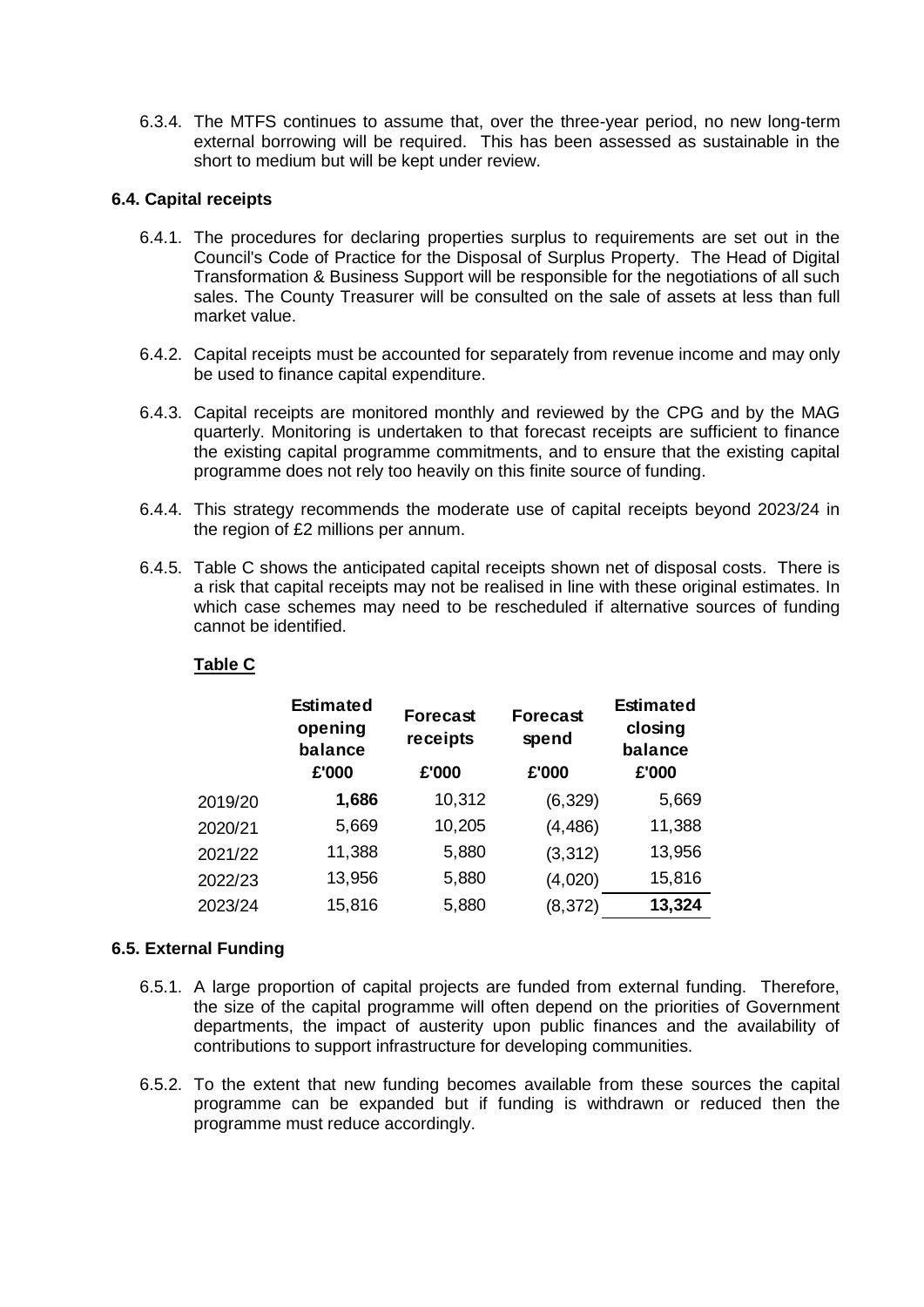#### **6.6. Forward Funding**

- 6.6.1. Where a project is financed by external contributions the Council may forward fund the project, utilising internal borrowing, in anticipation of a future receipt. As forward funding is expected to be repaid to the Council, an MRP charge is not required.
- 6.6.2. The affordability of this forward funding mechanism will be monitored by the Assistant County Treasurer, Treasury Management and the County Treasurer and any risks to cashflow reported to Cabinet in the bi-monthly monitoring report.

### **6.7. Leasing**

- 6.7.1. All vehicle, plant, furniture and equipment leasing must be negotiated in conjunction with the County Treasurer. Provision for the acquisition of leased items must be included in the capital programme.
- 6.7.2. All property leases and other property acquisitions must be notified to the County Treasurer, who will seek the approval of the Cabinet, before entering in to a commitment, so that the effect of Central Government controls on the Capital Programme can be assessed.
- 6.7.3. Under current legislation, schools may borrow money (which could include lease type arrangements) only with the written permission of the Secretary of State.

### **7. Longer Term view**

- **7.1.** Recent successful bids for funding, for example the award of £83.115 millions for the North Devon Link Road (NDLR) and a further potential bid for £45 millions for the Housing Infrastructure Fund (HIF) will require careful planning of council resources in the coming years, to ensure match funding commitments are met and corporate resources are made available to support these key strategic projects.
- **7.2.** With these key schemes in mind, a forecasting and scenario-based exercise has been undertaken to ensure the resilience of the Capital Programme in the longer term. This has confirmed that no external borrowing is required to support these existing commitments.
- **7.3.** However, should the Council be unable to finance the capital programme within available capital receipts, grants contributions and internal borrowing; external borrowing may be required.
- **7.4.** In the future, schemes that return a revenue benefit or revenue cost reduction would be prioritised to ensure a net nil impact on the MTFS, for example in respect of borrowing costs.
- **7.5.** As a result of considering this longer-term view, the MRP policy has been revisited as set out in the Treasury Management and Investment Strategy 2019/20. The MRP strategy assumes a continued commitment to internal borrowing, commensurate with historic levels, to ensure longer-term investment in the authoritys assets.

### **8. Commercial activity and Partnerships**

**8.1.** The Council has a policy of not investing in commercial activity solely for financial gain. All capital investments outside of treasury management activities are held explicitly for the purposes of operational services, including regeneration, and are monitored through existing control frameworks.